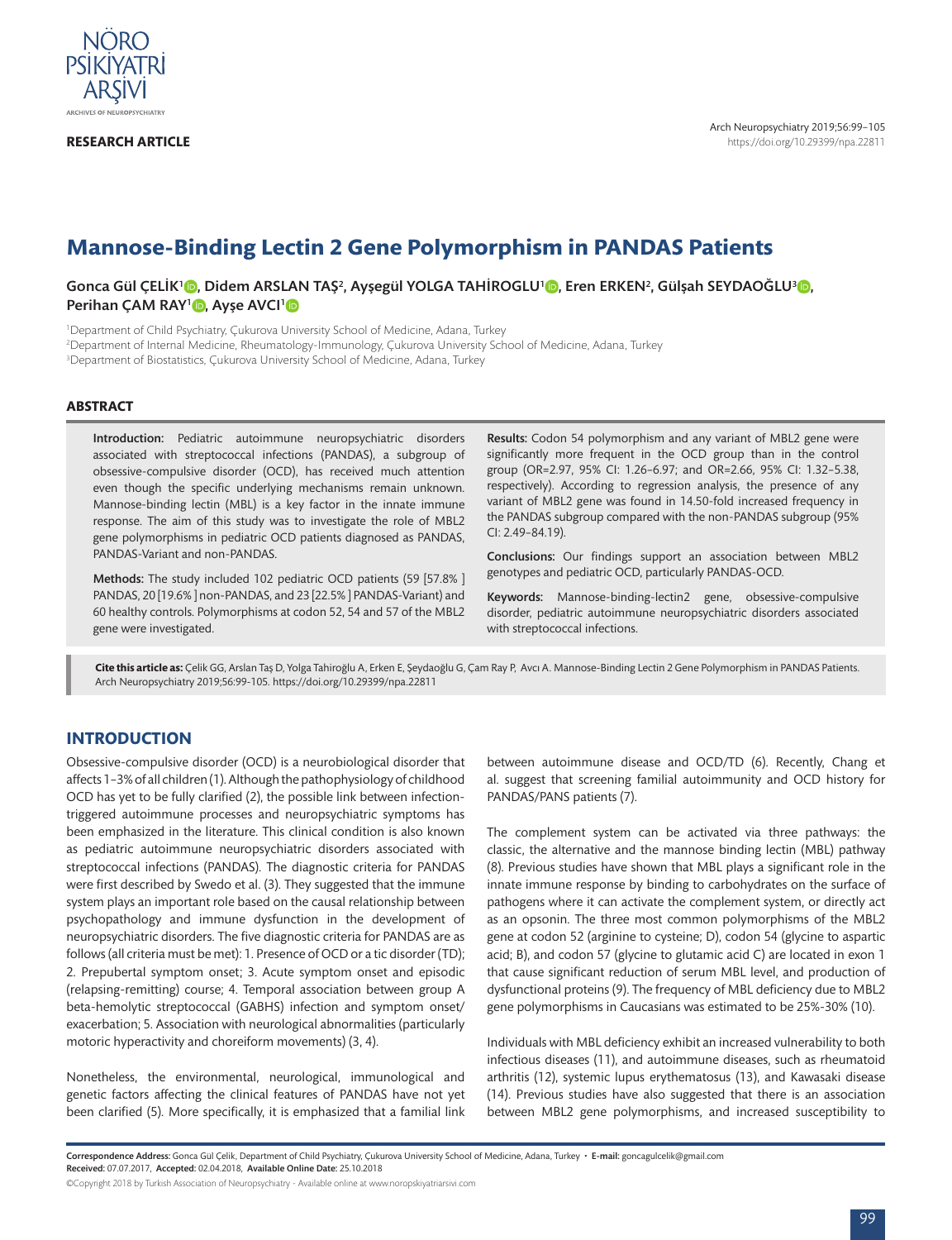rheumatic heart diseases (RHD) (15), and acute rheumatic fever (ARF) (16). MBL has the capacity to bind to a broad range of microorganisms (8, 17). Moreover, it was reported that GABHS strongly bind to MBL (18).

Based on these data, the present study aimed to investigate the possible association between MBL2 gene polymorphisms and childhood OCD. The second aim of this study was to investigate whether there was a significant difference in the distribution of polymorphisms in the MBL2 gene between PANDAS, non-PANDAS and PANDAS-Variant subgroups of the OCD patients.

# **METHODS**

#### **Participants**

The study included 102 pediatric OCD patients aged 6–17 years and 60 age-matched healthy controls. All patients were followed-up around 3 years to establish diagnostic accuracy for subgroups of patients with OCD. The patients were chosen from among those treated at Çukurova University, School of Medicine, Child and Adolescent Psychiatry Outpatient Department. The controls were recruited from a primary health care clinic in collaboration with the family physician that works in the clinic. The project was approved by the Ethics Committee of the X University (B.10 OTHG. 0.79.00.07). Informed consent was obtained from all of the patients and their parents; therefore, only volunteers were included. All participants enrolled in this study were Turkish population. Antistreptolysin O (ASO) titers were measured ≥2 times to confirm an antecedent streptococcal infection.

The OCD patients were subdivided into three groups as follows: 1. The PANDAS subgroup included patients who met the diagnostic criteria for PANDAS (3); 2. The non-PANDAS subgroup included patients who did not meet the criteria for PANDAS; 3. The PANDAS-Variant subgroup included patients who met at least 3 of the first 4 criteria (19).

Exclusion criteria for the OCD patients were as follows: mental retardation, pervasive developmental disorders, or dysmorphic features. In addition to these, the exclusion criteria for the control group included a current or past history of psychiatric disorders.

## **Demographic and Clinical Parameters**

Demographic data, including age, gender, and ages at onset of symptoms were recorded. Anamnesis was obtained from the participants and their families. Additionally, detailed information about previous infectious diseases, including recurrent upper respiratory tract infections (RURTIs), tonsillectomy, penicillin prophylaxis and the occurrence of emotional and/or behavioral symptoms following infections was recorded. Furthermore, family history of ARF and/or RHD and OCD and/or TDs was noted.

### **DNA Sequence Analysis**

Molecular genetic analysis was performed using genomic DNA extracted from EDTA-anticoagulated venous blood using the RTA Genomic DNA Isolation Kit from BLOOD, according to the manufacturer's instructions (GEPOSB RTA, Kocaeli, Turkey) and DNA was stored at-20°C until using. Genotyping of the MBL2 gene was performed using a polymerase chain reaction (PCR) sequence-based typing technique. The DNA fragment on the 10th chromosome -including the GRCh37.p5 region, starting with the number 54527897 nucleotide and ending with 54528286– was sequenced. The DNA was amplified via PCR using the sense primer 5′- GGC CAG GGA TGG GTC ATC TAT T-3′ and the antisense primer 5′ GAC ATC AGT CTC CTC ATA TCC CCA G-3′. PCR was performed at 95°C for 10 min, followed by 40 cycles of 30 s at 95°C, 1 min at 60°C, 40 S at 72°C, 7 min at 72°C and a final 4 min forever PCR amplification was

performed using a Corbett Palm-Cycler gradient thermal cycler (Corbett Life Science, Australia). The resulting PCR product was treated with ExoSAP-IT (GML A. G., Wallerau, Switzerland) and subjected to direct cyclic sequencing via a BigDye Terminator v.3.1 cycle sequencing kit (Applied Biosystems, Warrington, United Kingdom), according to the manufacturer's instructions. The sequencing reactions were analyzed using an automated capillary DNA sequencer (ABI-3500 Gene Analyzer, Applied Biosystems). SeqScape v.2.7 sequencing analysis software was used for sequence evaluation.

#### **Psychometric Measurement**

Psychiatric diagnoses were made according to the Diagnostic and Statistical Manual of Mental Disorders, Fourth Edition, Text Revision (DSM IV-TR) criteria, and the Turkish version of the Schedule for Affective Disorders and Schizophrenia for School-Aged Children, Present and Lifetime Version (K-SADS-PL) (20, 21). The Children's Yale-Brown Obsessive-Compulsive Scale (CY-BOCS) was used to evaluate the severity of OCD symptoms. The CY-BOCS is a modified version of the Y-BOCS; it is a 10-item, clinician-rated semi-structured instrument designed to assess OCD symptom severity during the previous week. The CY-BOCS consists of 5 primary sections, including Instructions, Obsessions Checklist, Severity Items for Obsessions, Compulsions Checklist, and Severity Items for Compulsions (22, 23).

# **Statistical Analysis**

SPSS v. 16.0 (SPSS Inc.; Chicago, IL, USA) for Windows was used for statistical analysis. The distribution of continuous variables was tested for normality using the Shapiro-Wilks test. Because continuous variables were not normally distributed, non-parametric tests (Kruskal-Wallis and Mann-Whitney U Tests) were used. Categorical variables were compared between groups using the chi-square test.

The genotypic distribution for the MBL2 gene polymorphisms in the study population was in Hardy-Weinberg equilibrium. The wild-type allele was called as allele A; and the variant alleles in exon 1 at codon 52, 54, and 57 were called allele D, allele B, and allele C, respectively (AB [heterozygous] and BB [homozygous] variants for codon 54; AC [heterozygous] and CC [homozygous] variants for codon 57; AD [heterozygous] and DD [homozygous] variants for codon 52) (8, 9). Because of the small number of the carriers of other genotypes, the statistical analysis included only codon 54 polymorphism. The presence of any variant in exon 1 (AB, BB, AC, CC, AD or DD genotypes for heterozygosus and/or homozygosus) was also analyzed.

Binary logistic regression and a multinomial regression model was applied to identify independent variables associated with each OCD subgroups. Two different multinomial regression analyses with PANDAS and PANDAS variant groups as dependent variables were performed. We used non-PANDAS group as reference category in the each of the regression models while. In the first model; any variant in exon 1, gender, comorbidity, a history of tonsillectomy, a family history of OCD/TDs or ARF/RHD were considered as independent variables. In the second model the same independent variables and codon 54 polymorphism were included, with the exception of any variant in exon 1. The results are presented as mean ± SD and median (range). The degree of association between these variables was determined via the odds ratio (OR) and its 95% confidence interval (CI).

# **RESULT**

### **Clinical and Sociodemographic Characteristics**

Of the 102 OCD patients, 54 (52.9%) were female and 48 (47.1%) were male. Of the 60 controls, 31 (51.7%) were female and 29 (48.3%) were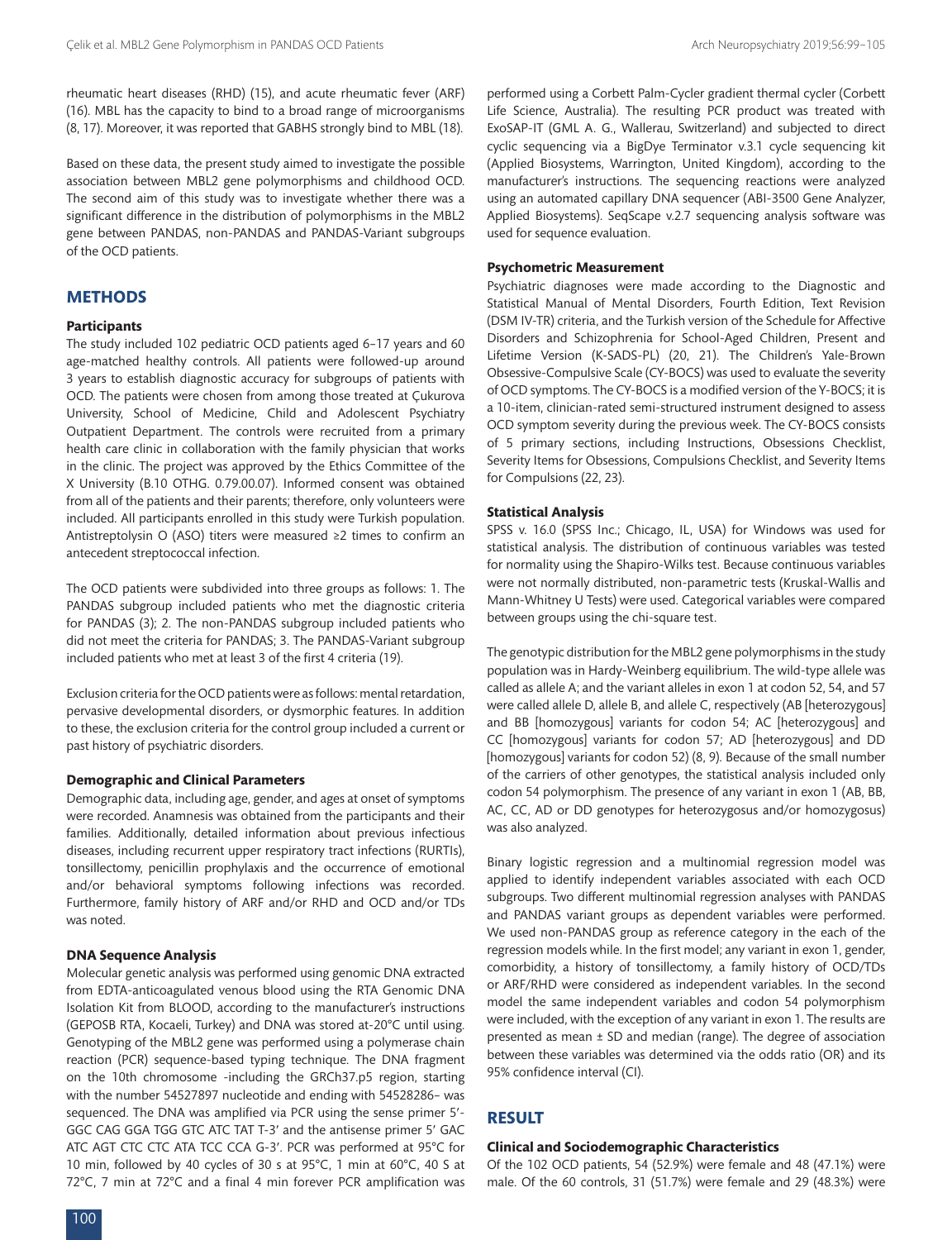male. Mean age in the OCD group was 10.3±2.9 years (range 4–17 years), and 12.9±3.3 years (range 4–17 years) in the control group. Among the OCD patients, 59 (57.8%) were in the PANDAS subgroup, 20 (19.6%) were in the non-PANDAS subgroup, and 23 (22.5%) were in the PANDAS-Variant subgroup. The clinical and demographic characteristics of the groups are shown in Table 1.

The percentage of OCD patients who had comorbid attention-deficit hyperactivity disorder (ADHD), a history of symptom exacerbation following infections, OCD symptoms onset before the age of 11 years, RURTIS, tonsillectomy and elevated ASO titers (>200 IU mL-1), and a family history of OCD and/or TDs or ARF and/or RHD were significantly higher in the PANDAS subgroup compared with the non-PANDAS subgroup.

There was no significant difference in the mean CY-BOCS score between the PANDAS subgroup (23.6±7.4) and both the non-PANDAS (21.3±5.6; p=0.247) and PANDAS-Variant subgroups (21.9±4.6; p=0.376), as well as between the non-PANDAS and PANDAS-Variant subgroups (p=0.713). In addition, there was no significant difference in the mean CY-BOCS score between the patients with and without at least one polymorphism in exon 1 (2.0±0.9 and 2.0±0.8, respectively; p=0.983).

#### **Genotypes and Allele Frequencies for the MBL2 Gene**

The frequencies of the carriers of any variant allele in exon 1 (D, B, or C alleles) were significantly higher in the total OCD group (57/204, 27.9%; p<0.05) and PANDAS subgroup (45/118, 38.1%; p<0.05) than in the control group (16/120, 13.3%). The frequency of the BB genotype was 5.9% (N=6) in the OCD group and 8.5% (N=5) in the PANDAS subgroup, whereas this genotype was not observed in the control group (for both; p<0.05). The genotypic distribution for the MBL2 gene polymorphisms in the study population was in Hardy-Weinberg equilibrium for both patients and controls and also in total study groups (p>0.05 for all).

The distribution of MBL2 genotypes and allele frequencies in the study groups are shown in Table 2.

#### **MBL2 Gene Polymorphisms According to Groups**

As compared to the control group, codon 54 polymorphism and any variant in exon 1 were significantly more frequent in the OCD group by chi-square test (OR=2.97, 95% CI: 1.26–6.97; p=0.010, and OR=2.66, 95% CI: 1.32–5.38; p=0.005, respectively). The frequencies of polymorphism at codon 54 and at any variant in exon 1 were significantly higher in the PANDAS subgroups than in the control group with an odds of 4.15 (95% CI: 1.67–10.31; p=0.001), and 5.05 (95% CI: 2.29–11.08; p=0.0001), respectively. The DNA sequencing image of heterozygozis C>T nucleotide change in MBL2 gene codon 54 is shown in Figure 1, DNA agarose gel image is shown in Figure 2.

The frequencies of polymorphism at codon 54 (OR=3.62, 95% CI: 0.95– 13.74; p=0.049) and any variant in exon 1 (OR=5.05, 95% CI: 1.61–15.79; p=0.003) were significantly higher in the PANDAS subgroup (39.0%) than in the non-PANDAS subgroup (15.0%) by chi-square test. The distribution of MBL2 exon 1 polymorphisms according to groups is shown in Table 3.

#### **Results of the Regression Analyses**

According to multinomial regression analyses, the presence of any variant was found in 14.50-fold increased frequency in the PANDAS subgroup when compared with the non-PANDAS subgroup as reference category (95% CI: 2.49–84.19; p=0.003). In addition, according to both regression models, a history of tonsillectomy (for the first model; OR=28.03, 95% CI: 2.11–370.92; p=0.011, and for the second model; OR=17.25, 95% CI: 1.63–182.74; p=0.018) and a family history of ARF and/or RHD (for the first model; OR=49.62, 95% CI: 6.12–401.71; p=0.0001, and for the second model; OR=26.82, 95% CI: 4.06–177.06; p=0.011) were significant risk factors for PANDAS. As seen in the Table 4, when we compared to

|                 |                               | <b>OCD Subgroups</b><br>n (%) |                                |                                | OR (95% CI)<br><b>Comparison Between</b> |                            |  |
|-----------------|-------------------------------|-------------------------------|--------------------------------|--------------------------------|------------------------------------------|----------------------------|--|
|                 | <b>OCD Group</b><br>$(N=102)$ | <b>PANDAS</b><br>(Gr1; N=59)  | <b>PANDAS-V</b><br>(Gr2; N=23) | <b>N-PANDAS</b><br>(Gr3; N=20) | <b>Gr1and Gr2</b>                        | Gr1 and Gr3                |  |
| Gender          |                               |                               |                                |                                |                                          |                            |  |
| Male            | 48 (47.1)                     | 35 (59.3)                     | 7(30.4)                        | 6(30.0)                        |                                          |                            |  |
| Female          | 54 (52.9)                     | 24 (40.7)                     | 16(69.6)                       | 14(70.0)                       | $0.30(0.10 - 0.83)$                      | $3.40(1.14 - 1.10)$        |  |
| An onset <11 ys | 94 (92.2)                     | 57 (96.6)                     | 21(91.3)                       | 16(80.0)                       | $2.71(0.35 - 20.51)$                     | 7.12 (1.19-42.49)*         |  |
| ASO > 200       | 36(35.3)                      | 31(52.5)                      | 3(13.0)                        | 2(10.0)                        | $7.38(1.97 - 27.53)$ $^{\circ}$          | 9.96 (2.12-46.83) $\alpha$ |  |
| Comorbidity     | 96 (94.1)                     | 55 (93.2)                     | 23 (100)                       | 18(90.0)                       | $0.70(0.61 - 0.81)$                      | $1.52(0.25 - 9.04)$        |  |
| <b>ADHD</b>     | 71 (69.6)                     | 44 (74.6)                     | 18(78.3)                       | 9(45.0)                        | $0.81(0.25 - 2.57)$                      | 3.58 (1.24-10.32) $\beta$  |  |
| TDs             | 27(26.5)                      | 18 (30.5)                     | 7(30.4)                        | 2(10.0)                        | $1.00(0.35 - 2.85)$                      | 3.95 (0.82-18.84)          |  |
| Exacerbation    | 74 (72.5)                     | 55 (93.2)                     | 17 (73.9)                      | 2(10.0)                        | 4.85 (1.22-19.23) $\beta$                | 123.75 (20.89-733.98)*     |  |
| <b>RURTIS</b>   | 78 (76.5)                     | 54 (91.5)                     | 20(87.0)                       | 4(20.0)                        | $1.62(0.35 - 7.41)$                      | 43.20 (10.35-180.20)*      |  |
| Tonsillectomy   | 36 (35.3)                     | 31(52.5)                      | 5(21.7)                        | $\overline{\phantom{a}}$       | 3.98 (1.30-12.15) $\beta$                | $1.71(1.35 - 2.17)^{*}$    |  |
| F-ARF/RHD       | 82 (80.4)                     | 56 (94.9)                     | 18 (78.3)                      | 8(40.0)                        | 5.18 (1.12-23.86) $\beta$                | 28.00 (6.46-121.30)*       |  |
| F-OCD/TDs       | 88 (86.3)                     | 54 (91.5)                     | 20(87.0)                       | 14 (70.0)                      | $1.62(0.35 - 7.41)$                      | 4.62 (1.23-17.40) B        |  |

Notes: Chi-square test was used for comparisons between the groups; <sup>β</sup>, *p* value ≤0.05; <sup>α</sup>, *p* value ≤0.005; \*, *p* value=0.0001; OR=odds ratio; CI, confidence interval; Gr1 and Gr2, comparison between the PANDAS and PANDAS-Variant subgroups; Gr1 and Gr3, comparison between the PANDAS and non-PANDAS subgroups Abbreviations: ADHD, attention-deficit hyperactivity disorder; An onset <11 ys, OCD symptoms onset before the age of 11 years; ASO >200, an Antistreptolysin O titer of more

than 200 IU mL<sup>-1</sup>; Exacerbation, a history of symptom exacerbation following infections; F-ARF/RHD, a family history of acute rheumatic fever/rheumatic heart disease; F-OCD/ TDs, a family history of obsessive compulsive disorder/tic disorders; OCD, obsessive compulsive disorder; N-, non-PANDAS; RURTIs; recurrent upper respiratory tract infections; PANDAS, pediatric autoimmune neuropsychiatric disorders associated with streptococcal infections;-TDs, tic disorders;-V, PANDAS-Variant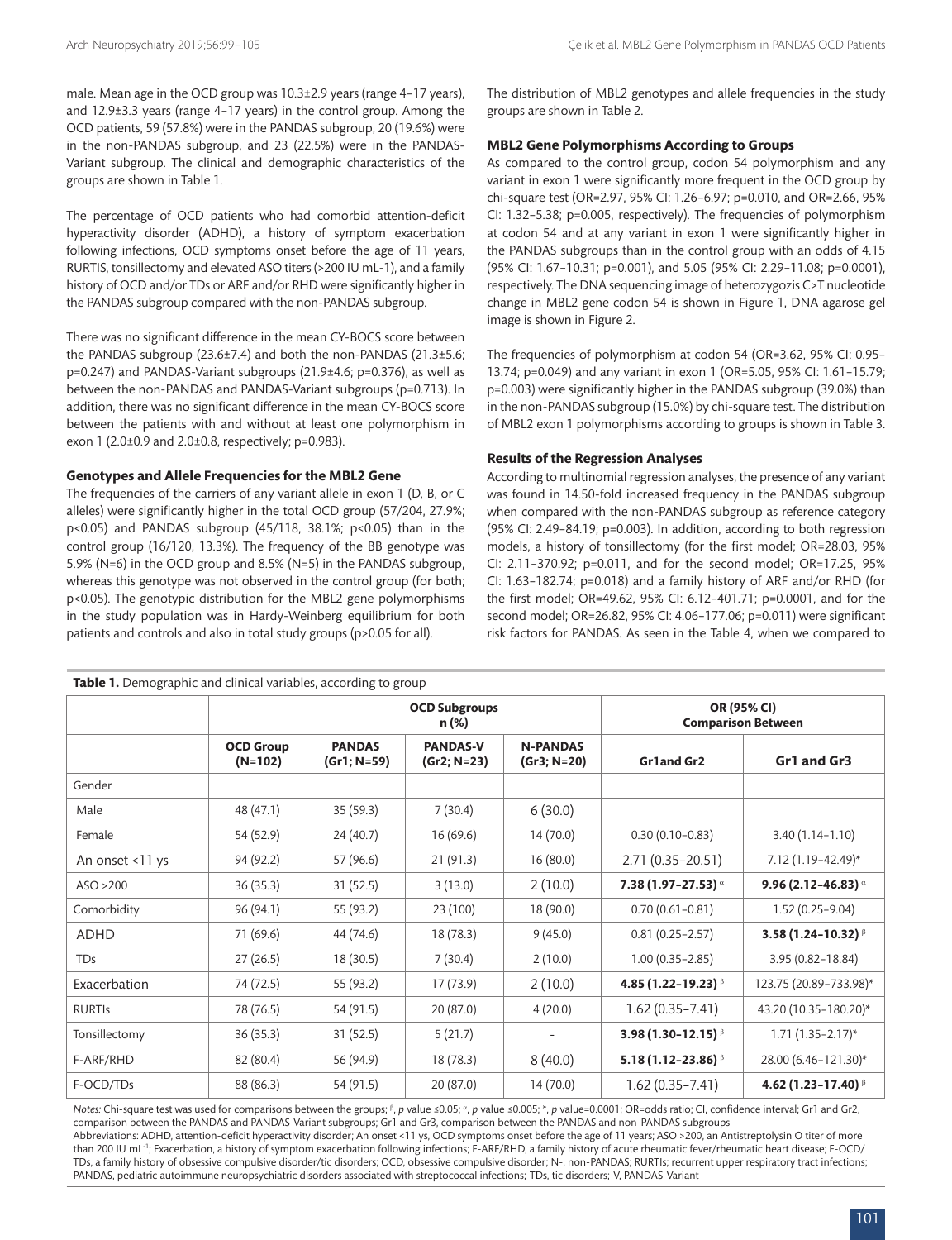

**Figure 1.** The DNA sequencing image of heterozygozis C>T nucleotide change in MBL2 gene codon 54.



**Figure 2.** DNA agarose gel

Non-PANDAS group as reference category, a history of tonsillectomy was found to be only significant risk factor for PANDAS-Variant group, and only in the first regression model (OR=5.49, 95% CI: 1.06–28.38; p=0.042).

# **DISCUSSION**

This is the first study, to our knowledge, reporting an association between PANDAS and MBL2 gene polymorphisms in pediatric OCD patients. Carrying any variant in exon 1 of the MBL2 gene was significantly more common in both the OCD group and the PANDAS subgroup compared to the control group. According to regression analysis, the presence of any variant in exon 1 increased the risk of PANDAS by a factor of 14.5 compared to the non-PANDAS group that served as the reference category, whereas it did not have any significant effect on the risk of PANDAS-Variant. Moreover, the frequency of variant alleles (D, B, or C alleles) was significantly higher in the OCD group and PANDAS subgroup than in the control group. Among 102 OCD patients, 6 were homozygous for the codon 54 BB allele, and 1 was homozygous for variant codon 57 DD allele. Interestingly, all of these patients were in the PANDAS subgroup. Similar with our findings, a small sized study researching an association between MBL-2 gene polymorphism and cardiomyopathy in Turkish samples, the distribution of AA, AB, and BB genotypes for MBL codon 54 were 65%, 25% and 10% in children with CMP. However, there was no study demonstrating MBL-2 Polymorphism prevalence in healthy population in Turkey (24).

The rates of TDs and OCD in first-degree relatives of pediatric probands with PANDAS were reported higher than in the general population and similar to typical TDs and OCD (25). Consistent with earlier findings, the present findings show that a family history of OCD and/or TDs was more common in the PANDAS subgroup than in the non-PANDAS subgroup, which, as previously reported, may be due to the heritability of genetic variants of the MBL2 gene (26). Additional research on the possible association between familial aggregation of OCD and/or TDs and variations of the MBL2 gene is warranted.

Codon 54 polymorphism of the MBL2 gene significantly affects serum levels of MBL and can lead to an increase in susceptibility to recurrent infections (27). It is reported that codon 54 polymorphism may be related with SLE-vasculitis (28). In addition, there is evidence suggesting that MBL2 genotypes play a role in the development of ARF, and RHD as a result of susceptibility to GABHS infections (15). It has been suggested that PANDAS shares the same mechanisms with ARF and SC, and the same genetic factors may be involved in the predisposition to both disorders (3, 4). Consistently, we found that family history of ARF/RHD was strongly associated with PANDAS subgroup in both regression models. Our findings may provide new insight to investigate the MBL2 gene in a wide spectrum of post-streptococcal autoimmune conditions. Additionally, the cumulative effects of genetic vulnerabilities, environmental factors, and both the lectin pathway and other immune mechanisms may contribute to the pathogenesis of PANDAS.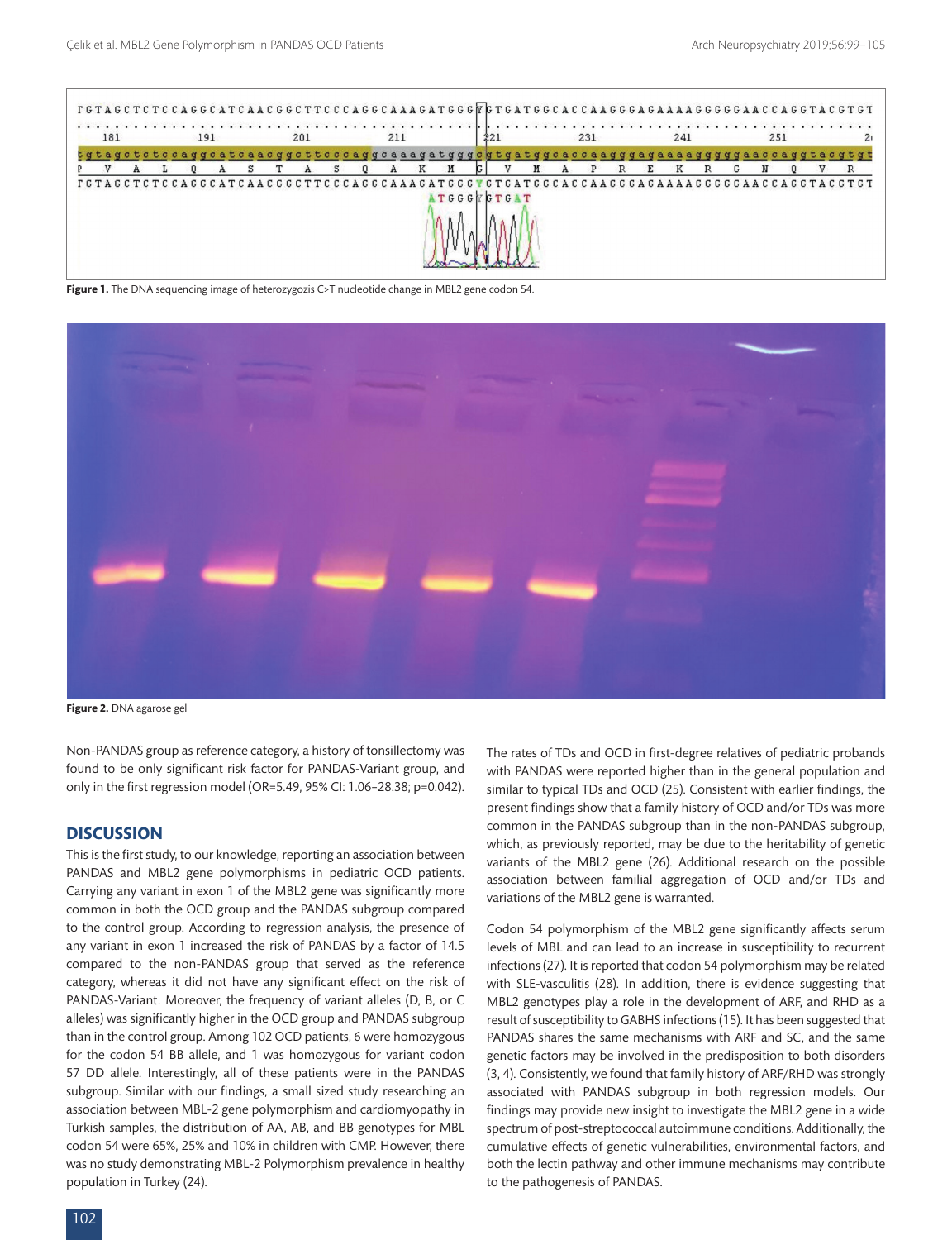| Table 2. Distribution MBL2 genotypes and allele frequency, according to group |              |                             |                              |                           |                               |                             |  |  |
|-------------------------------------------------------------------------------|--------------|-----------------------------|------------------------------|---------------------------|-------------------------------|-----------------------------|--|--|
|                                                                               |              |                             | <b>Study Groups</b><br>n (%) |                           | <b>OCD Subgroups</b><br>n (%) |                             |  |  |
|                                                                               |              | <b>Controls</b><br>$(n=60)$ | <b>OCD</b><br>$(n=102)$      | <b>PANDAS</b><br>$(n=59)$ | <b>PANDAS-V</b><br>$(n=23)$   | <b>N-PANDAS</b><br>$(n=20)$ |  |  |
| Allele                                                                        | Α            | 104 (86.7)                  | 147(72.1)                    | 73 (61.9)                 | 39 (84.8)                     | 35 (87.5)                   |  |  |
|                                                                               | B, C or D    | 16(13.3)                    | 57 (27.9) B                  | 45 (38.1) B               | 7(15.2)                       | 5(12.5)                     |  |  |
| Genotypes                                                                     |              |                             |                              |                           |                               |                             |  |  |
| Codon 54                                                                      | AA           | 52 (86.7)                   | 70 (68.6)                    | 36(61.0)                  | 17(73.9)                      | 17 (85.0)                   |  |  |
|                                                                               | AB           | 8(13.3)                     | 26 (25.5)                    | 18 (30.5)                 | 5(21.7)                       | 3(15.0)                     |  |  |
|                                                                               | BB           | $\sim$                      | $6(5.9)^{6}$                 | 5 $(8.5)^{\beta}$         | 1(4.3)                        | $\overline{\phantom{a}}$    |  |  |
| Codon 57                                                                      | AA           | 59 (98.3)                   | 100 (98.0)                   | 57 (96.6)                 | 23 (100.0)                    | 20 (100.0)                  |  |  |
|                                                                               | AC           | 1(1.7)                      | 2(2.0)                       | 2(3.4)                    | $\overline{\phantom{a}}$      |                             |  |  |
|                                                                               | CC           |                             | $\overline{\phantom{a}}$     | $\overline{\phantom{a}}$  |                               | $\overline{\phantom{a}}$    |  |  |
| Codon 52                                                                      | AA           | 54 (90.0)                   | 86 (83.3)                    | 45 (76.3)                 | 22 (95.7)                     | 19 (95.0)                   |  |  |
|                                                                               | <b>AD</b>    | 5(8.3)                      | 15(15.7)                     | 13 (22.0)                 | 1(4.3)                        | 1(5.0)                      |  |  |
|                                                                               | <b>DD</b>    | 1(1.7)                      | 1(1.0)                       | 1(1.7)                    | $\overline{\phantom{a}}$      | $\overline{a}$              |  |  |
| Any variant                                                                   | AA           | 45 (75.0)                   | 54 (52.9)                    | 22(37.3)                  | 17 (73.9)                     | 15 (75.0)                   |  |  |
|                                                                               | AB, AC or AD | 14(23.3)                    | 41 (40.2)                    | 31(52.5)                  | 5(21.7)                       | 5(25.0)                     |  |  |
|                                                                               | BB or DD     | 1(1.7)                      | $7(6.9)^8$                   | 6 (10.2) $\beta$          | 1(4.3)                        |                             |  |  |

*Notes:* The genotypic distribution for the MBL2 gene polymorphisms in the study population was in Hardy-Weinberg equilibrium for both patients and controls and also in total study groups (p>0.05 for all). A, wild type allele; AB, heterozygous variant for codon 54; AC, heterozygous variant for codon 57; AD, heterozygous variant for codon 52; BB, homozygous variant for codon 54; CC, homozygous variant for codon 57; DD, homozygous variant for codon 52; Any variant, presence of AB, BB, AC, CC, AD or DD genotypes; MBL2, mannose binding lectin-2 gene; N-, non-PANDAS; OCD, obsessive compulsive disorder; PANDAS, pediatric autoimmune neuropsychiatric disorders associated with streptococcal infections;-V, PANDAS-Variant

|                      |                        | <b>MBL2 Gene Polymorphisms</b><br>n (%) | OR (95% CI)<br><b>Comparison with</b> |                            |                          |  |  |
|----------------------|------------------------|-----------------------------------------|---------------------------------------|----------------------------|--------------------------|--|--|
|                      | <b>Yes</b><br>$(n=63)$ | <b>No</b><br>$(n=99)$                   | <b>Controls</b>                       | <b>Non-PANDAS</b>          | <b>PANDAS</b>            |  |  |
| Any variant          |                        |                                         |                                       |                            |                          |  |  |
| Control Group        | 15(25.0)               | 45 (75.0)                               |                                       |                            |                          |  |  |
| OCD Group            | 48 (47.1)              | 54 (52.9)                               | 2.66 (1.32-5.38) $\alpha$             |                            |                          |  |  |
| <b>OCD Subgroups</b> |                        |                                         |                                       |                            |                          |  |  |
| <b>PANDAS</b>        | 37(62.7)               | 22(37.3)                                | 5.05 (2.29-11.08)*                    | 5.04 (1.61-15.79) $\alpha$ |                          |  |  |
| PANDAS-Variant       | 6(26.1)                | 17(73.9)                                | $1.05(0.35 - 3.17)$                   | $1.05(0.26 - 4.18)$        | 0.21 (0.07-0.61) $\beta$ |  |  |
| Non-PANDAS           | 5(25.0)                | 15(75.0)                                | $1.00(0.31 - 3.21)$                   |                            |                          |  |  |
| <b>MBL2 codon 54</b> |                        |                                         |                                       |                            |                          |  |  |
| Control Group        | 8(13.3)                | 52 (86.7)                               |                                       |                            |                          |  |  |
| OCD Group            | 32 (31.4)              | 70 (68.6)                               | 2.97 (1.26-6.97) $\beta$              |                            |                          |  |  |
| OCD Subgroups        |                        |                                         |                                       |                            |                          |  |  |
| <b>PANDAS</b>        | 23 (39.0)              | 36(61.0)                                | 4.15 (1.67-10.31) $\alpha$            | 3.62 (0.95-13.74) $\beta$  |                          |  |  |
| PANDAS-Variant       | 6(26.1)                | 17 (73.9)                               | $2.29(0.69 - 7.55)$                   | $2.00(0.42 - 9.33)$        | $0.55(0.19 - 1.60)$      |  |  |
| Non-PANDAS           | 3(15.0)                | 17(85.0)                                | $1.14(0.27 - 4.81)$                   |                            |                          |  |  |

Notes: Chi-square test was used for comparisons between the groups; <sup>β</sup>, *p* value ≤0.05; <sup>α</sup>, *p* value ≤0.005; \*, *p* value=0.0001; OR, odds ratio; CI, confidence interval Any variant, presence of AB, BB, AC, CC, AD or DD genotypes; MBL2 gene, mannose binding lectin-2 gene; N-, non-PANDAS; OCD, obsessive compulsive disorder; PANDAS, pediatric autoimmune neuropsychiatric disorders associated with streptococcal infections;-V, variant;

### **Table 3.** Distribution of *MBL2* gene polymorphisms according to groups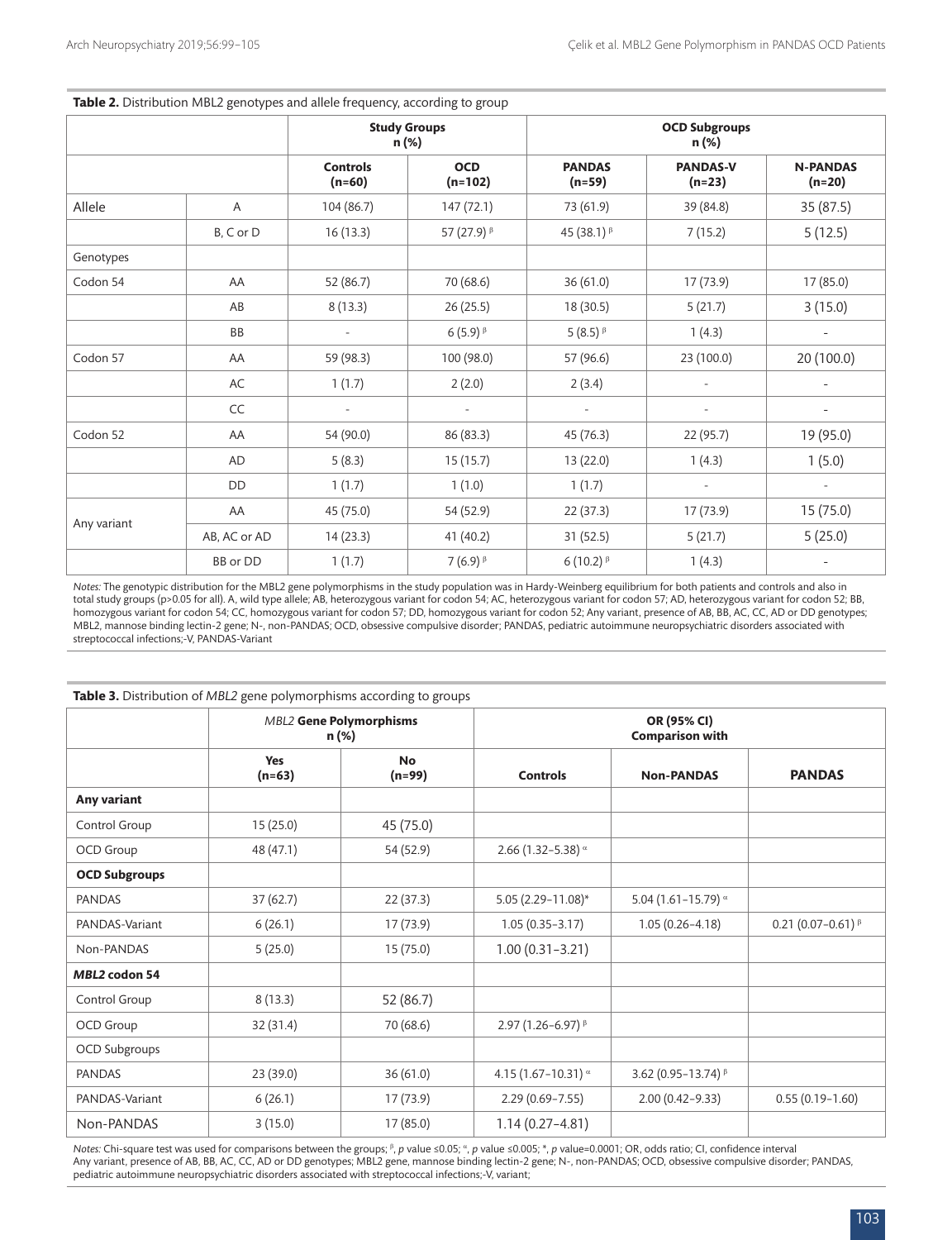|                       | <b>PANDAS</b> |                      |           | <b>PANDAS-Variant</b> |                                    |           |  |
|-----------------------|---------------|----------------------|-----------|-----------------------|------------------------------------|-----------|--|
|                       | В             | OR (95% CI)          | $p$ value | В                     | OR (95% CI)                        | $p$ value |  |
| First Model           |               |                      |           |                       |                                    |           |  |
| Gender                | 0.857         | $2.35(0.48 - 11.51)$ | 0.290     | $-0.029$              | $0.97(0.20 - 4.51)$                | 0.970     |  |
| Comorbidity           | $-2.120$      | $0.12(0.00 - 3.99)$  | 0.236     | 15.666                | 636.8 (636.8-636.8) x <sup>3</sup> |           |  |
| OCD/TD in family      | 0.565         | $1.76(0.25 - 12.34)$ | 0.570     | 0.605                 | $1.83(0.28 - 11.65)$               | 0.522     |  |
| Tonsillectomy         | 3.334         | 28.03 (2.11-370.92)  | 0.011     | 1.697                 | $5.45(0.41 - 71.22)$               | 0.196     |  |
| ARF/RHD in family     | 3.904         | 49.62 (6.12-401.71)  | 0.000     | 1.703                 | 5.49 (1.06-28.38)                  | 0.042     |  |
| Any variant           | 2.675         | 14.50 (2.49-84.19)   | 0.003     | 0.794                 | 2.21 (0.40-12.19)                  | 0.362     |  |
| Second Model          |               |                      |           |                       |                                    |           |  |
| Gender                | 0.836         | $2.30(0.51 - 10.42)$ | 0.277     | $-0.083$              | $0.92(0.19 - 4.25)$                | 0.915     |  |
| Comorbidity           | $-1.574$      | $0.20(0.00-4.6)$     | 0.322     | 16.626                | 940.0 (940.0-940.0) x <sup>3</sup> |           |  |
| OCD/TD in family      | 0.734         | $2.08(0.33 - 13.03)$ | 0.432     | 0.506                 | $1.65(0.26 - 10.29)$               | 0.587     |  |
| Tonsillectomy         | 2.848         | 17.25 (1.63-182.74)  | 0.018     | 1.391                 | $4.01(0.34 - 46.59)$               | 0.266     |  |
| ARF/RHD in family     | 3.289         | 26.82 (4.06-177.06)  | 0.001     | 1.443                 | 4.23 (0.95-18.75)                  | 0.050     |  |
| Codon 54 polymorphism | 1.457         | $4.29(0.75 - 24.40)$ | 0.101     | 1.009                 | 2.74 (0.47-15.89)                  | 0.260     |  |

**Table 4.** Results of two models of multinomial logistic regression analyses

The Reference category was non-PANDAS group for each model; OR, odds ratio; CI, confidence interval;  $\mathrm{x}^{\mathrm{3}}$ , value presented as 10 $^{\mathrm{3}}$ Abbreviations: ARF/RHD, a family history of acute rheumatic fever/rheumatic heart disease; any variant, presence of AB, BB, AC, CC, AD or DD genotypes; OCD/TDs, a family history of obsessive compulsive disorder/tic disorders; PANDAS, pediatric autoimmune neuropsychiatric disorders associated with streptococcal infections

Recently, significant revisions have been proposed for the diagnosis of PANDAS to facilitate more accurate diagnosis and treatment. Two new clinical entities –pediatric acute-onset neuropsychiatric syndrome (PANS) and childhood acute-onset neuropsychiatric syndrome (CANS)– have been proposed in order to identify a homogenous group of patients characterized by dramatic onset of symptoms as a hallmark clinical feature for this group (3). PANS removes the requirement of temporal association with GABHS infections, and includes acute onset OCD both preceding other infections and without an apparent environmental precipitant. It is essential to rule out probable medical causes since acute neuropsychiatric symptoms (eating refuse to separation anxiety) can present in a wide variety in patients with PANS. (7).

In the present study, we thought that, the PANDAS-Variant subgroup exhibited genotypic and phenotypic features on a continuum somewhere between those observed in the PANDAS and non-PANDAS subgroups. There is a need for future investigation to determine unique characteristics of this subgroup. In other word, changing nosological classification from PANDAS to PANS, supports defining new clinical subgroup associated with other infectious triggers besides streptococcus. MBL and its clinical importance on PANS related phenotype might be future research interest area.

The primary limitation of the present study is that the MBL serum level could not be assessed and so could not be correlated with other associated variables. Secondly, there are other important genetic variants that are involved in variable MBL2 levels such as-550 H/L and the-221 X/Y variants although we could not examine these regions (29). Haplotype based variant analysis and/or genome wide studies may provide better understanding of ethiopathogenesis of autoimmune neuropsychiatric disorders in the future. Additionally, fewness of the control patients may have affected the main results of the study.

# **CONCLUSION**

Based on the present findings, we conclude that MBL2 genotypes might be associated with PANDAS and may serve as candidate marker for susceptibility in immune-mediated subgroups of patients with childhood-onset OCD. Future research should focus on assessing the association between various genotypes and comorbid conditions, other immune pathways (such as immunoglobulins), and the potential role of dopaminergic system in these cases. Better understanding role of the MBL2 gene may lead to novel therapeutic targets.

**Acknowledgements:** This study was presented as a poster at the 21st National Child and Adolescent Psychiatry Meeting, Antalya, Turkey, 2011. This study received the Best Research Project Award from the National Association for Child and Adolescent Psychiatry in 2010.

**Ethics Committee Approval:** The project was approved by the Ethics Committee of the Çukurova University (B.10 OTHG. 0.79.00.07).

**Informed Consent:** Informed consent was obtained from all of the patients and their parents.

**Peer-review:** Externally peer-reviewed.

**Author Contributions:** Concept - GGÇ, DAT; Design - GS, EE; Supervision - AA, PÇR; Resource - AYT; Materials - EE; Data Collection and/ or Processing - GGÇ; Analysis and/ or Interpretation - GS, GGÇ; Literature Search -PY, GGÇ; Writing - GGÇ, AYT; Critical Reviews - DAT, AA, GGÇ.

**Conflict of Interest:** The authors do not have any conflict of interest to report regarding this study.

**Financial Disclosure:** The authors disclose receipt of the following financial support for the research, authorship, and/or publication of this article: The work was supported by grants from the Çukurova University Scientific Research Department, Adana, Turkey (TF2011BAP36).

## **REFERENCES**

1. Douglass HM, Moffitt TE, Dar R, McGee R, Silva P. Obsessive-compulsive disorder in a birth cohort of 18-year-olds: prevalence and predictors. J Am Acad Child Adolesc Psychiatry 1995;34:1424–1431. [\[CrossRef\]](https://doi.org/10.1097/00004583-199511000-00008)